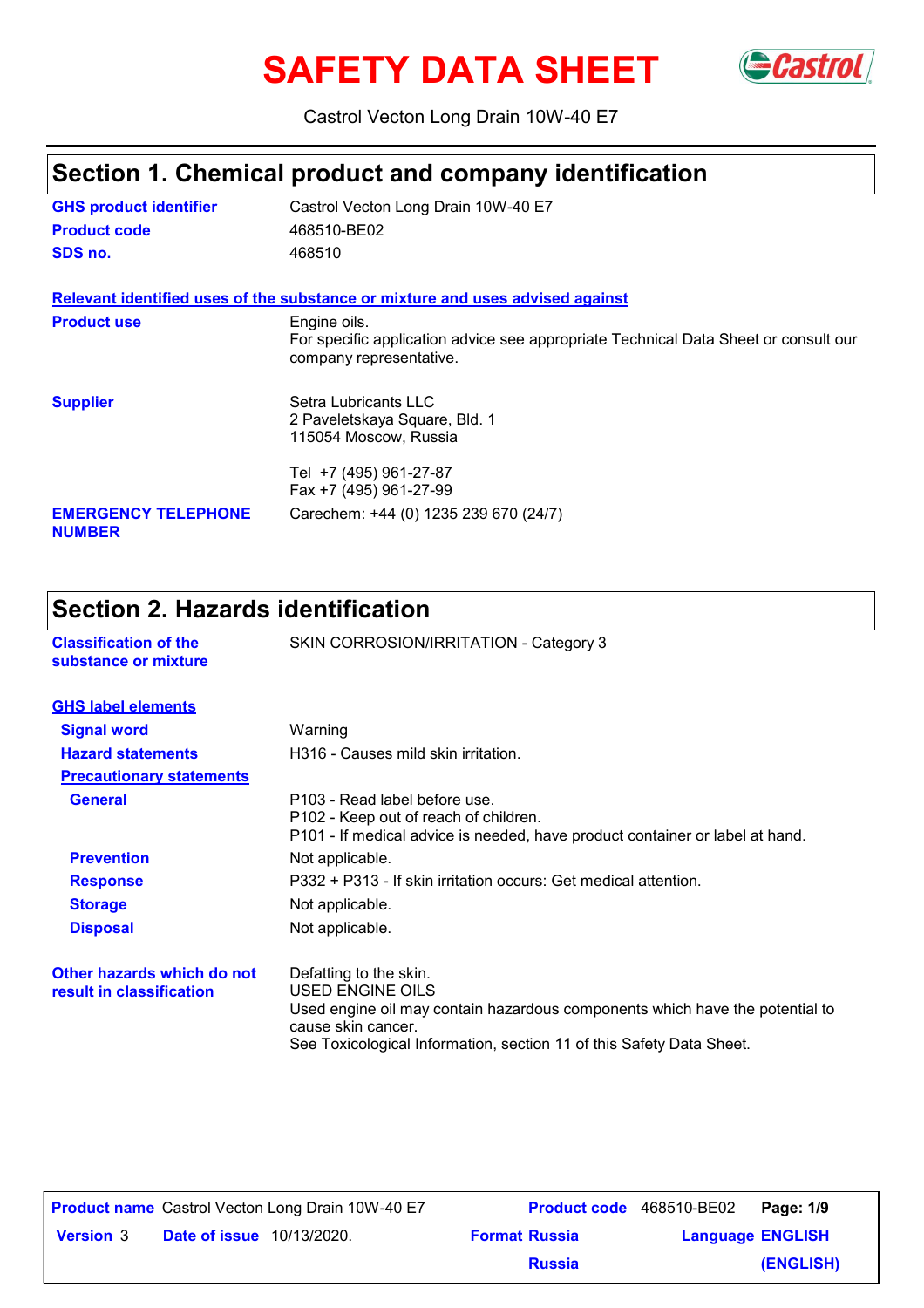### **Section 3. Composition/information on ingredients**

**Substance/mixture**

Mixture

Highly refined base oil (IP 346 DMSO extract < 3%). Proprietary performance additives.

| <b>Ingredient name</b>                                                                                                            | %           | <b>CAS number</b>         |
|-----------------------------------------------------------------------------------------------------------------------------------|-------------|---------------------------|
| Distillates (petroleum), hydrotreated heavy paraffinic<br>Phosphorodithioic acid, mixed O,O-bis(sec-Bu and isooctyl) esters, zinc | ≤5<br>< 2.5 | 64742-54-7<br>113706-15-3 |
| salts<br>Long chain alkyl phenol                                                                                                  | צ≥          | Proprietary               |

**There are no additional ingredients present which, within the current knowledge of the supplier and in the concentrations applicable, are classified as hazardous to health or the environment and hence require reporting in this section.**

**Occupational exposure limits, if available, are listed in Section 8.**

### **Section 4. First aid measures**

| <b>Description of necessary first aid measures</b> |                                                                                                                                                                                                                                                                                                                                      |
|----------------------------------------------------|--------------------------------------------------------------------------------------------------------------------------------------------------------------------------------------------------------------------------------------------------------------------------------------------------------------------------------------|
| <b>Inhalation</b>                                  | If inhaled, remove to fresh air. Get medical attention if symptoms occur.                                                                                                                                                                                                                                                            |
| <b>Ingestion</b>                                   | Do not induce vomiting unless directed to do so by medical personnel. Never give<br>anything by mouth to an unconscious person. If unconscious, place in recovery<br>position and get medical attention immediately. Get medical attention if adverse<br>health effects persist or are severe.                                       |
| <b>Skin contact</b>                                | In case of contact, immediately flush skin with plenty of water for at least 15 minutes<br>while removing contaminated clothing and shoes. Wash skin thoroughly with soap<br>and water or use recognised skin cleanser. Wash clothing before reuse. Clean<br>shoes thoroughly before reuse. Get medical attention if symptoms occur. |
| Eye contact                                        | In case of contact, immediately flush eyes with plenty of water for at least 15<br>minutes. Eyelids should be held away from the eyeball to ensure thorough rinsing.<br>Check for and remove any contact lenses. Get medical attention.                                                                                              |
|                                                    | <b>Most important symptoms/effects, acute and delayed</b>                                                                                                                                                                                                                                                                            |

See Section 11 for more detailed information on health effects and symptoms.

**Indication of immediate medical attention and special treatment needed, if necessary**

| <b>Specific treatments</b>        | No specific treatment.                                                                                                                                                      |
|-----------------------------------|-----------------------------------------------------------------------------------------------------------------------------------------------------------------------------|
| <b>Notes to physician</b>         | Treatment should in general be symptomatic and directed to relieving any effects.                                                                                           |
| <b>Protection of first-aiders</b> | No action shall be taken involving any personal risk or without suitable training. It<br>may be dangerous to the person providing aid to give mouth-to-mouth resuscitation. |

# **Section 5. Firefighting measures**

| <b>Extinguishing media</b>                               |                                                                                                                                                                                                   |                          |                         |
|----------------------------------------------------------|---------------------------------------------------------------------------------------------------------------------------------------------------------------------------------------------------|--------------------------|-------------------------|
| <b>Suitable extinguishing</b><br>media                   | In case of fire, use foam, dry chemical or carbon dioxide extinguisher or spray.                                                                                                                  |                          |                         |
| <b>Unsuitable extinguishing</b><br>media                 | Do not use water jet.                                                                                                                                                                             |                          |                         |
| <b>Specific hazards arising</b><br>from the chemical     | In a fire or if heated, a pressure increase will occur and the container may burst.                                                                                                               |                          |                         |
| <b>Hazardous thermal</b><br>decomposition products       | Combustion products may include the following:<br>carbon oxides (CO, CO <sub>2</sub> ) (carbon monoxide, carbon dioxide)                                                                          |                          |                         |
| <b>Special protective actions</b><br>for fire-fighters   | Promptly isolate the scene by removing all persons from the vicinity of the incident if<br>there is a fire. No action shall be taken involving any personal risk or without<br>suitable training. |                          |                         |
| <b>Special protective</b><br>equipment for fire-fighters | Fire-fighters should wear positive pressure self-contained breathing apparatus<br>(SCBA) and full turnout gear.                                                                                   |                          |                         |
| Product name Castrol Vecton Long Drain 10W-40 E7         |                                                                                                                                                                                                   | Product code 468510-BE02 | Page: 2/9               |
| <b>Version 3</b><br><b>Date of issue</b> 10/13/2020.     |                                                                                                                                                                                                   | <b>Format Russia</b>     | <b>Language ENGLISH</b> |
|                                                          |                                                                                                                                                                                                   | <b>Russia</b>            | (ENGLISH)               |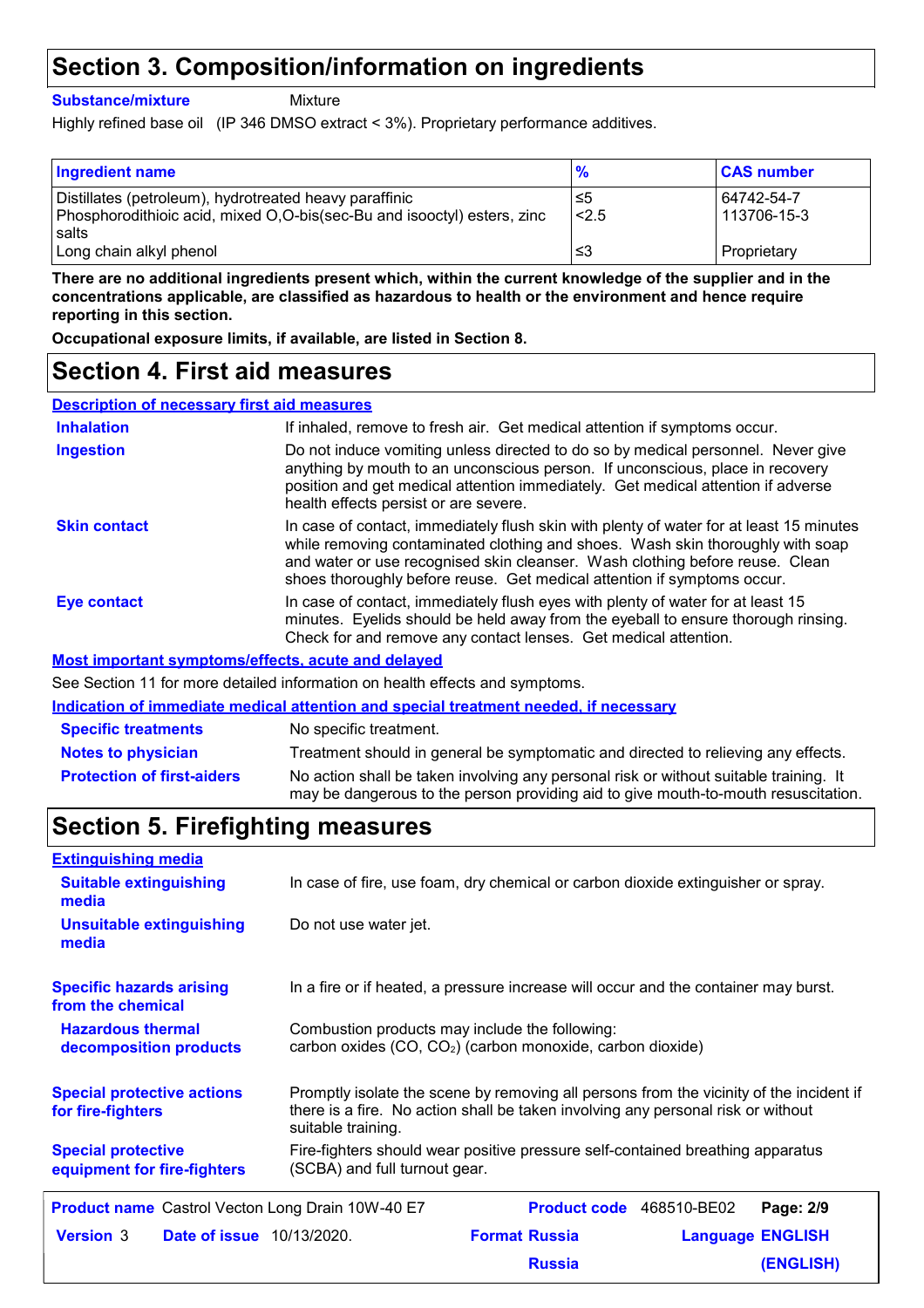# **Section 6. Accidental release measures**

|                                                      | <b>Personal precautions, protective equipment and emergency procedures</b>                                                                                                                                                                                                                                                                                                                                                           |
|------------------------------------------------------|--------------------------------------------------------------------------------------------------------------------------------------------------------------------------------------------------------------------------------------------------------------------------------------------------------------------------------------------------------------------------------------------------------------------------------------|
| For non-emergency<br>personnel                       | No action shall be taken involving any personal risk or without suitable training.<br>Evacuate surrounding areas. Keep unnecessary and unprotected personnel from<br>entering. Do not touch or walk through spilt material. Avoid breathing vapour or<br>mist. Provide adequate ventilation. Put on appropriate personal protective<br>equipment. Floors may be slippery; use care to avoid falling. Contact emergency<br>personnel. |
| For emergency responders                             | Entry into a confined space or poorly ventilated area contaminated with vapour, mist<br>or fume is extremely hazardous without the correct respiratory protective equipment<br>and a safe system of work. Wear self-contained breathing apparatus. Wear a<br>suitable chemical protective suit. Chemical resistant boots. See also the<br>information in "For non-emergency personnel".                                              |
| <b>Environmental precautions</b>                     | Avoid dispersal of spilt material and runoff and contact with soil, waterways, drains<br>and sewers. Inform the relevant authorities if the product has caused environmental<br>pollution (sewers, waterways, soil or air).                                                                                                                                                                                                          |
| Methods and material for containment and cleaning up |                                                                                                                                                                                                                                                                                                                                                                                                                                      |

| <b>Small spill</b> | Stop leak if without risk. Move containers from spill area. Absorb with an inert<br>material and place in an appropriate waste disposal container. Dispose of via a<br>licensed waste disposal contractor.                                                                                                                                                                                                                                                                                                               |
|--------------------|--------------------------------------------------------------------------------------------------------------------------------------------------------------------------------------------------------------------------------------------------------------------------------------------------------------------------------------------------------------------------------------------------------------------------------------------------------------------------------------------------------------------------|
| <b>Large spill</b> | Stop leak if without risk. Move containers from spill area. Approach the release<br>from upwind. Prevent entry into sewers, water courses, basements or confined<br>areas. Contain and collect spillage with non-combustible, absorbent material e.g.<br>sand, earth, vermiculite or diatomaceous earth and place in container for disposal<br>according to local regulations. Contaminated absorbent material may pose the<br>same hazard as the spilt product. Dispose of via a licensed waste disposal<br>contractor. |

# **Section 7. Handling and storage**

#### **Precautions for safe handling**

| <b>Protective measures</b>                                                       | Put on appropriate personal protective equipment (see Section 8). Do not ingest.<br>Avoid contact with eyes, skin and clothing. Avoid breathing vapour or mist. Keep in<br>the original container or an approved alternative made from a compatible material,<br>kept tightly closed when not in use. Empty containers retain product residue and<br>can be hazardous. Do not reuse container.                                                                                                                                                                                                 |
|----------------------------------------------------------------------------------|------------------------------------------------------------------------------------------------------------------------------------------------------------------------------------------------------------------------------------------------------------------------------------------------------------------------------------------------------------------------------------------------------------------------------------------------------------------------------------------------------------------------------------------------------------------------------------------------|
| <b>Advice on general</b><br>occupational hygiene                                 | Eating, drinking and smoking should be prohibited in areas where this material is<br>handled, stored and processed. Wash thoroughly after handling. Remove<br>contaminated clothing and protective equipment before entering eating areas. See<br>also Section 8 for additional information on hygiene measures.                                                                                                                                                                                                                                                                               |
| <b>Conditions for safe storage,</b><br>including any<br><b>incompatibilities</b> | Store in accordance with local regulations. Store in original container protected<br>from direct sunlight in a dry, cool and well-ventilated area, away from incompatible<br>materials (see Section 10) and food and drink. Keep container tightly closed and<br>sealed until ready for use. Store and use only in equipment/containers designed for<br>use with this product. Containers that have been opened must be carefully resealed<br>and kept upright to prevent leakage. Do not store in unlabelled containers. Use<br>appropriate containment to avoid environmental contamination. |
| <b>Not suitable</b>                                                              | Prolonged exposure to elevated temperature                                                                                                                                                                                                                                                                                                                                                                                                                                                                                                                                                     |

|                  |                                  | <b>Product name</b> Castrol Vecton Long Drain 10W-40 E7 |                      | <b>Product code</b> 468510-BE02   Page: 3/9 |           |
|------------------|----------------------------------|---------------------------------------------------------|----------------------|---------------------------------------------|-----------|
| <b>Version 3</b> | <b>Date of issue</b> 10/13/2020. |                                                         | <b>Format Russia</b> | <b>Language ENGLISH</b>                     |           |
|                  |                                  |                                                         | <b>Russia</b>        |                                             | (ENGLISH) |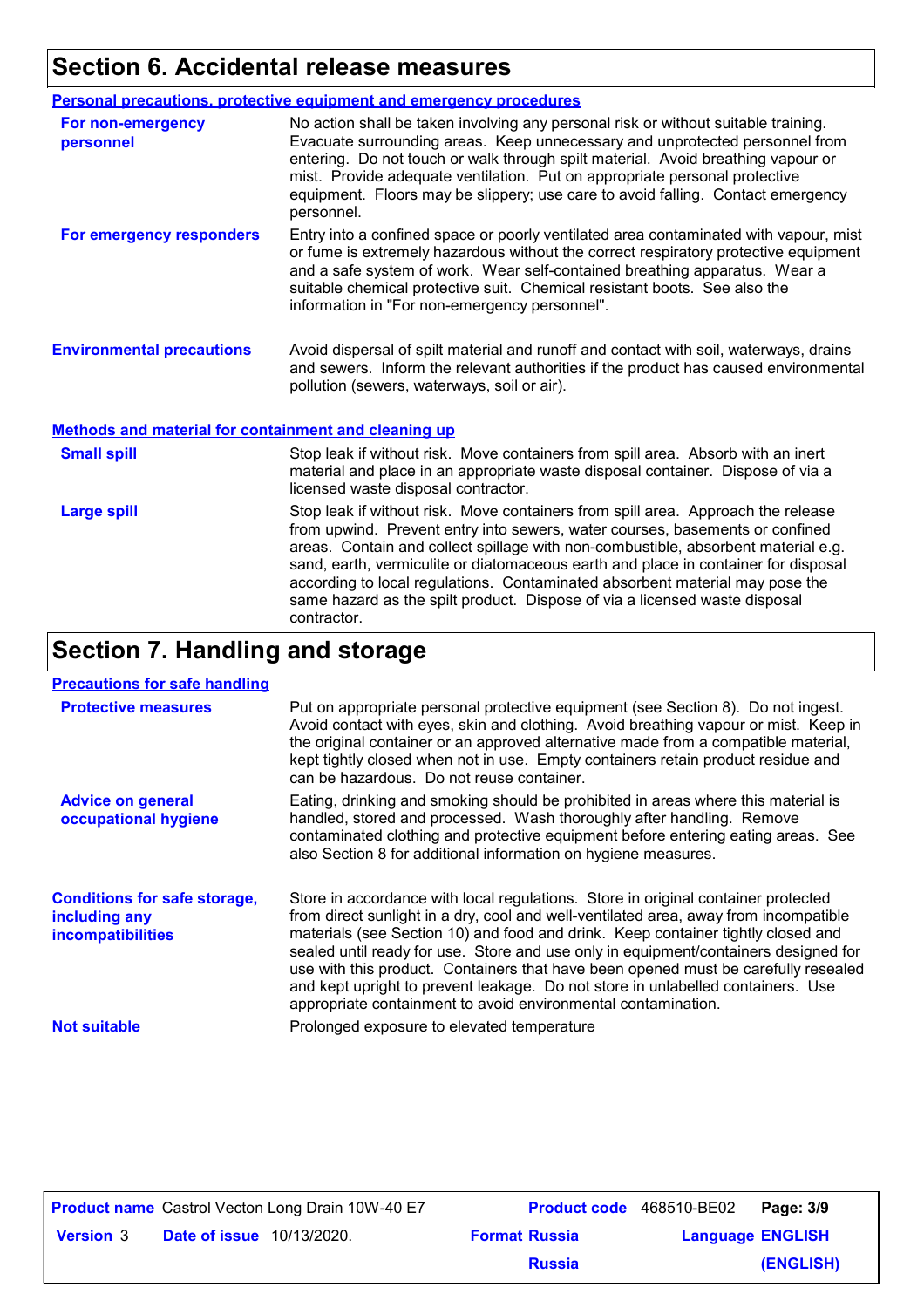# **Section 8. Exposure controls/personal protection**

#### **Control parameters**

**Occupational exposure limits**

None.

| <b>Appropriate engineering</b><br>controls       | Provide exhaust ventilation or other engineering controls to keep the relevant<br>airborne concentrations below their respective occupational exposure limits.<br>All activities involving chemicals should be assessed for their risks to health, to<br>ensure exposures are adequately controlled. Personal protective equipment should<br>only be considered after other forms of control measures (e.g. engineering controls)<br>have been suitably evaluated. Personal protective equipment should conform to<br>appropriate standards, be suitable for use, be kept in good condition and properly<br>maintained.<br>Your supplier of personal protective equipment should be consulted for advice on<br>selection and appropriate standards. For further information contact your national<br>organisation for standards.<br>The final choice of protective equipment will depend upon a risk assessment. It is<br>important to ensure that all items of personal protective equipment are compatible. |
|--------------------------------------------------|---------------------------------------------------------------------------------------------------------------------------------------------------------------------------------------------------------------------------------------------------------------------------------------------------------------------------------------------------------------------------------------------------------------------------------------------------------------------------------------------------------------------------------------------------------------------------------------------------------------------------------------------------------------------------------------------------------------------------------------------------------------------------------------------------------------------------------------------------------------------------------------------------------------------------------------------------------------------------------------------------------------|
| <b>Environmental exposure</b><br><b>controls</b> | Emissions from ventilation or work process equipment should be checked to ensure<br>they comply with the requirements of environmental protection legislation. In some<br>cases, fume scrubbers, filters or engineering modifications to the process<br>equipment will be necessary to reduce emissions to acceptable levels.                                                                                                                                                                                                                                                                                                                                                                                                                                                                                                                                                                                                                                                                                 |
| <b>Individual protection measures</b>            |                                                                                                                                                                                                                                                                                                                                                                                                                                                                                                                                                                                                                                                                                                                                                                                                                                                                                                                                                                                                               |
| <b>Hygiene measures</b>                          | Wash hands, forearms and face thoroughly after handling chemical products, before<br>eating, smoking and using the lavatory and at the end of the working period.<br>Appropriate techniques should be used to remove potentially contaminated clothing.<br>Wash contaminated clothing before reusing. Ensure that eyewash stations and<br>safety showers are close to the workstation location.                                                                                                                                                                                                                                                                                                                                                                                                                                                                                                                                                                                                               |
| <b>Eye/face protection</b>                       | Safety glasses with side shields.                                                                                                                                                                                                                                                                                                                                                                                                                                                                                                                                                                                                                                                                                                                                                                                                                                                                                                                                                                             |
| <b>Skin protection</b>                           |                                                                                                                                                                                                                                                                                                                                                                                                                                                                                                                                                                                                                                                                                                                                                                                                                                                                                                                                                                                                               |
| <b>Hand protection</b>                           | Wear protective gloves if prolonged or repeated contact is likely. Wear chemical<br>resistant gloves. Recommended: Nitrile gloves. The correct choice of protective<br>gloves depends upon the chemicals being handled, the conditions of work and use,<br>and the condition of the gloves (even the best chemically resistant glove will break<br>down after repeated chemical exposures). Most gloves provide only a short time of<br>protection before they must be discarded and replaced. Because specific work<br>environments and material handling practices vary, safety procedures should be<br>developed for each intended application. Gloves should therefore be chosen in<br>consultation with the supplier/manufacturer and with a full assessment of the<br>working conditions.                                                                                                                                                                                                               |
| <b>Body protection</b>                           | Use of protective clothing is good industrial practice.<br>Personal protective equipment for the body should be selected based on the task<br>being performed and the risks involved and should be approved by a specialist<br>before handling this product.<br>Cotton or polyester/cotton overalls will only provide protection against light<br>superficial contamination that will not soak through to the skin. Overalls should be<br>laundered on a regular basis. When the risk of skin exposure is high (e.g. when<br>cleaning up spillages or if there is a risk of splashing) then chemical resistant aprons<br>and/or impervious chemical suits and boots will be required.                                                                                                                                                                                                                                                                                                                         |
| <b>Respiratory protection</b>                    | In case of insufficient ventilation, wear suitable respiratory equipment.<br>The correct choice of respiratory protection depends upon the chemicals being<br>handled, the conditions of work and use, and the condition of the respiratory<br>equipment. Safety procedures should be developed for each intended application.<br>Respiratory protection equipment should therefore be chosen in consultation with<br>the supplier/manufacturer and with a full assessment of the working conditions.                                                                                                                                                                                                                                                                                                                                                                                                                                                                                                         |

|                  |                                  | <b>Product name</b> Castrol Vecton Long Drain 10W-40 E7 | <b>Product code</b> 468510-BE02 |                         | Page: 4/9 |
|------------------|----------------------------------|---------------------------------------------------------|---------------------------------|-------------------------|-----------|
| <b>Version 3</b> | <b>Date of issue</b> 10/13/2020. |                                                         | <b>Format Russia</b>            | <b>Language ENGLISH</b> |           |
|                  |                                  |                                                         | <b>Russia</b>                   |                         | (ENGLISH) |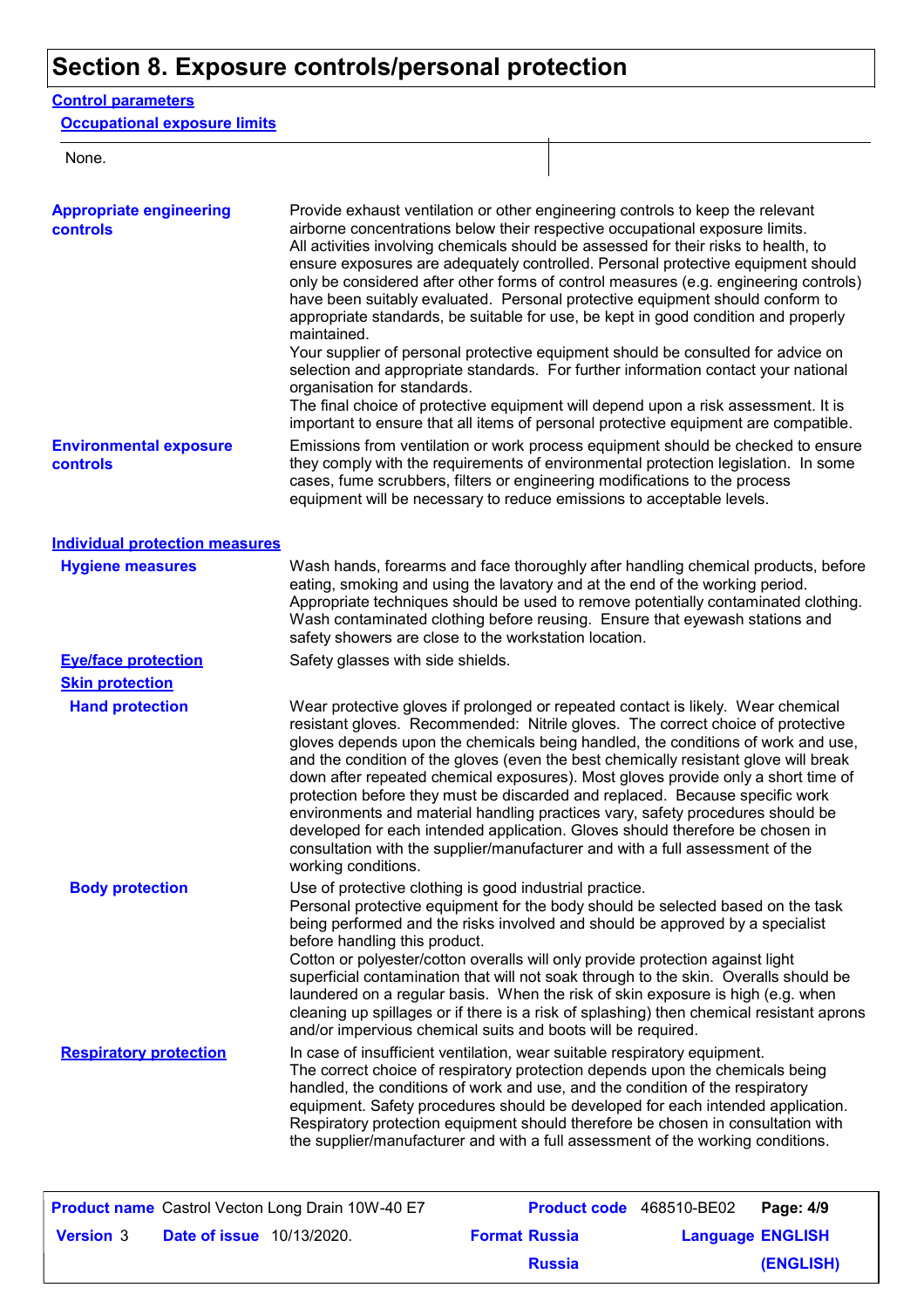### **Section 9. Physical and chemical properties**

| <b>Appearance</b>                                 |                                                                                                                                           |
|---------------------------------------------------|-------------------------------------------------------------------------------------------------------------------------------------------|
| <b>Physical state</b>                             | Liquid.                                                                                                                                   |
| <b>Colour</b>                                     | Amber. [Light]                                                                                                                            |
| <b>Odour</b>                                      | Not available.                                                                                                                            |
| <b>Odour threshold</b>                            | Not available.                                                                                                                            |
| pH                                                | Not available.                                                                                                                            |
| <b>Melting point</b>                              | Not available.                                                                                                                            |
| <b>Boiling point</b>                              | Not available.                                                                                                                            |
| <b>Flash point</b>                                | Closed cup: $210^{\circ}$ C (410 $^{\circ}$ F)                                                                                            |
| <b>Evaporation rate</b>                           | Not available.                                                                                                                            |
| <b>Flammability (solid, gas)</b>                  | Not applicable. Based on - Physical state                                                                                                 |
| Lower and upper explosive<br>(flammable) limits   | Not available.                                                                                                                            |
| <b>Vapour pressure</b>                            | Not available.                                                                                                                            |
| <b>Vapour density</b>                             | Not available.                                                                                                                            |
| <b>Relative density</b>                           | Not available.                                                                                                                            |
| <b>Density</b>                                    | <1000 kg/m <sup>3</sup> (<1 g/cm <sup>3</sup> ) at 15 <sup>°</sup> C                                                                      |
| <b>Solubility</b>                                 | insoluble in water.                                                                                                                       |
| <b>Partition coefficient: n-</b><br>octanol/water | Not available.                                                                                                                            |
| <b>Auto-ignition temperature</b>                  | Not available.                                                                                                                            |
| <b>Decomposition temperature</b>                  | Not available.                                                                                                                            |
| <b>Viscosity</b>                                  | Kinematic: 86.3 mm <sup>2</sup> /s (86.3 cSt) at $40^{\circ}$ C<br>Kinematic: 12.5 to 16.3 mm <sup>2</sup> /s (12.5 to 16.3 cSt) at 100°C |

# **Section 10. Stability and reactivity**

| <b>Reactivity</b>                            | No specific test data available for this product. Refer to Conditions to avoid and<br>Incompatible materials for additional information.                                   |
|----------------------------------------------|----------------------------------------------------------------------------------------------------------------------------------------------------------------------------|
| <b>Chemical stability</b>                    | The product is stable.                                                                                                                                                     |
| <b>Possibility of hazardous</b><br>reactions | Under normal conditions of storage and use, hazardous reactions will not occur.<br>Under normal conditions of storage and use, hazardous polymerisation will not<br>occur. |
| <b>Conditions to avoid</b>                   | Avoid all possible sources of ignition (spark or flame).                                                                                                                   |
| Incompatible materials                       | Reactive or incompatible with the following materials: oxidising materials.                                                                                                |
| <b>Hazardous decomposition</b><br>products   | Under normal conditions of storage and use, hazardous decomposition products<br>should not be produced.                                                                    |

# **Section 11. Toxicological information**

#### **Information on toxicological effects**

**Specific target organ toxicity (repeated exposure)**

| <b>Name</b>              | <b>Category</b> | <b>Route of</b><br>exposure | <b>Target organs</b> |
|--------------------------|-----------------|-----------------------------|----------------------|
| Long chain alkyl phenol  | Category 2      | Not determined              | Not determined       |
| <b>Aspiration hazard</b> |                 |                             |                      |

**Date of issue** 10/13/2020. **Version** 3 **Format Russia Language Product name** Castrol Vecton Long Drain 10W-40 E7 **Product code** 468510-BE02 **Page: 5/9 Language ENGLISH (ENGLISH)** Product code 468510-BE02 Page: 5/9 **Russia**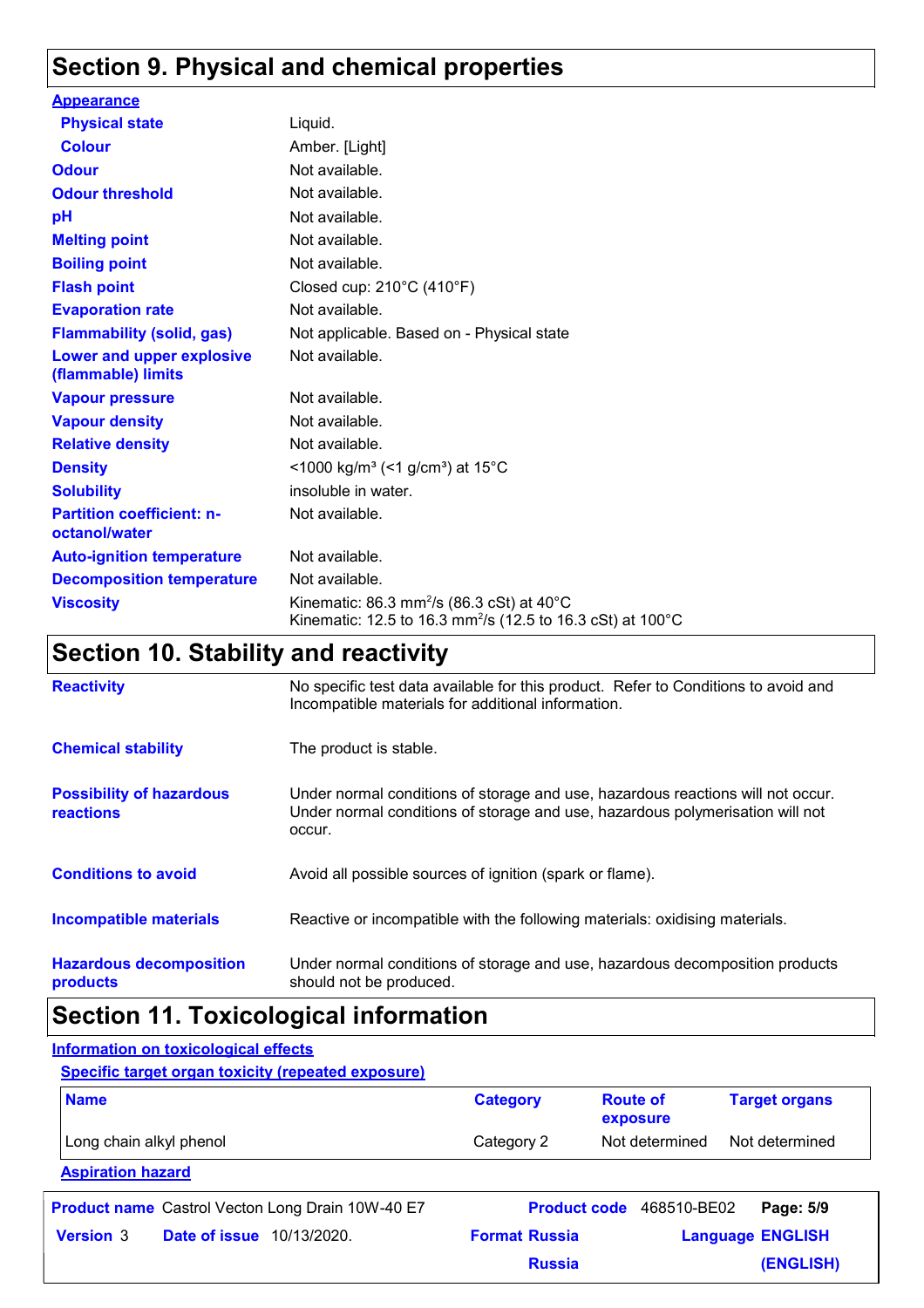# **Section 11. Toxicological information**

| <b>Name</b>                                            | <b>Result</b>                                                                                                                                                                                                                                                                                                                                                                                                      |
|--------------------------------------------------------|--------------------------------------------------------------------------------------------------------------------------------------------------------------------------------------------------------------------------------------------------------------------------------------------------------------------------------------------------------------------------------------------------------------------|
| Distillates (petroleum), hydrotreated heavy paraffinic | <b>ASPIRATION HAZARD - Category 1</b>                                                                                                                                                                                                                                                                                                                                                                              |
| <b>Information on likely routes</b><br>of exposure     | Routes of entry anticipated: Dermal, Inhalation.                                                                                                                                                                                                                                                                                                                                                                   |
| <b>Potential acute health effects</b>                  |                                                                                                                                                                                                                                                                                                                                                                                                                    |
| <b>Eye contact</b>                                     | No known significant effects or critical hazards.                                                                                                                                                                                                                                                                                                                                                                  |
| <b>Inhalation</b>                                      | Vapour inhalation under ambient conditions is not normally a problem due to low<br>vapour pressure.                                                                                                                                                                                                                                                                                                                |
| <b>Skin contact</b>                                    | Causes mild skin irritation. Defatting to the skin.                                                                                                                                                                                                                                                                                                                                                                |
| <b>Ingestion</b>                                       | Irritating to mouth, throat and stomach.                                                                                                                                                                                                                                                                                                                                                                           |
|                                                        | <b>Symptoms related to the physical, chemical and toxicological characteristics</b>                                                                                                                                                                                                                                                                                                                                |
| <b>Eye contact</b>                                     | Adverse symptoms may include the following:<br>pain or irritation<br>watering<br>redness                                                                                                                                                                                                                                                                                                                           |
| <b>Inhalation</b>                                      | No specific data.                                                                                                                                                                                                                                                                                                                                                                                                  |
| <b>Skin contact</b>                                    | Adverse symptoms may include the following:<br>irritation<br>redness<br>dryness<br>cracking                                                                                                                                                                                                                                                                                                                        |
| <b>Ingestion</b>                                       | No specific data.                                                                                                                                                                                                                                                                                                                                                                                                  |
|                                                        | Delayed and immediate effects as well as chronic effects from short and long-term exposure                                                                                                                                                                                                                                                                                                                         |
| <b>Inhalation</b>                                      | Overexposure to the inhalation of airborne droplets or aerosols may cause irritation<br>of the respiratory tract.                                                                                                                                                                                                                                                                                                  |
| <b>Potential chronic health effects</b>                |                                                                                                                                                                                                                                                                                                                                                                                                                    |
| <b>General</b>                                         | <b>USED ENGINE OILS</b><br>Combustion products resulting from the operation of internal combustion engines<br>contaminate engine oils during use. Used engine oil may contain hazardous<br>components which have the potential to cause skin cancer. Frequent or prolonged<br>contact with all types and makes of used engine oil must therefore be avoided and a<br>high standard of personal hygiene maintained. |
| <b>Carcinogenicity</b>                                 | No known significant effects or critical hazards.                                                                                                                                                                                                                                                                                                                                                                  |
| <b>Mutagenicity</b>                                    | No known significant effects or critical hazards.                                                                                                                                                                                                                                                                                                                                                                  |
| <b>Teratogenicity</b>                                  | No known significant effects or critical hazards.                                                                                                                                                                                                                                                                                                                                                                  |
|                                                        | No known significant effects or critical hazards.                                                                                                                                                                                                                                                                                                                                                                  |
| <b>Developmental effects</b>                           |                                                                                                                                                                                                                                                                                                                                                                                                                    |

#### **Numerical measures of toxicity**

| <b>Acute toxicity estimates</b> |                  |  |
|---------------------------------|------------------|--|
| Route                           | <b>ATE value</b> |  |
| $\overline{\mathsf{O}}$ ral     | 90167.13 mg/kg   |  |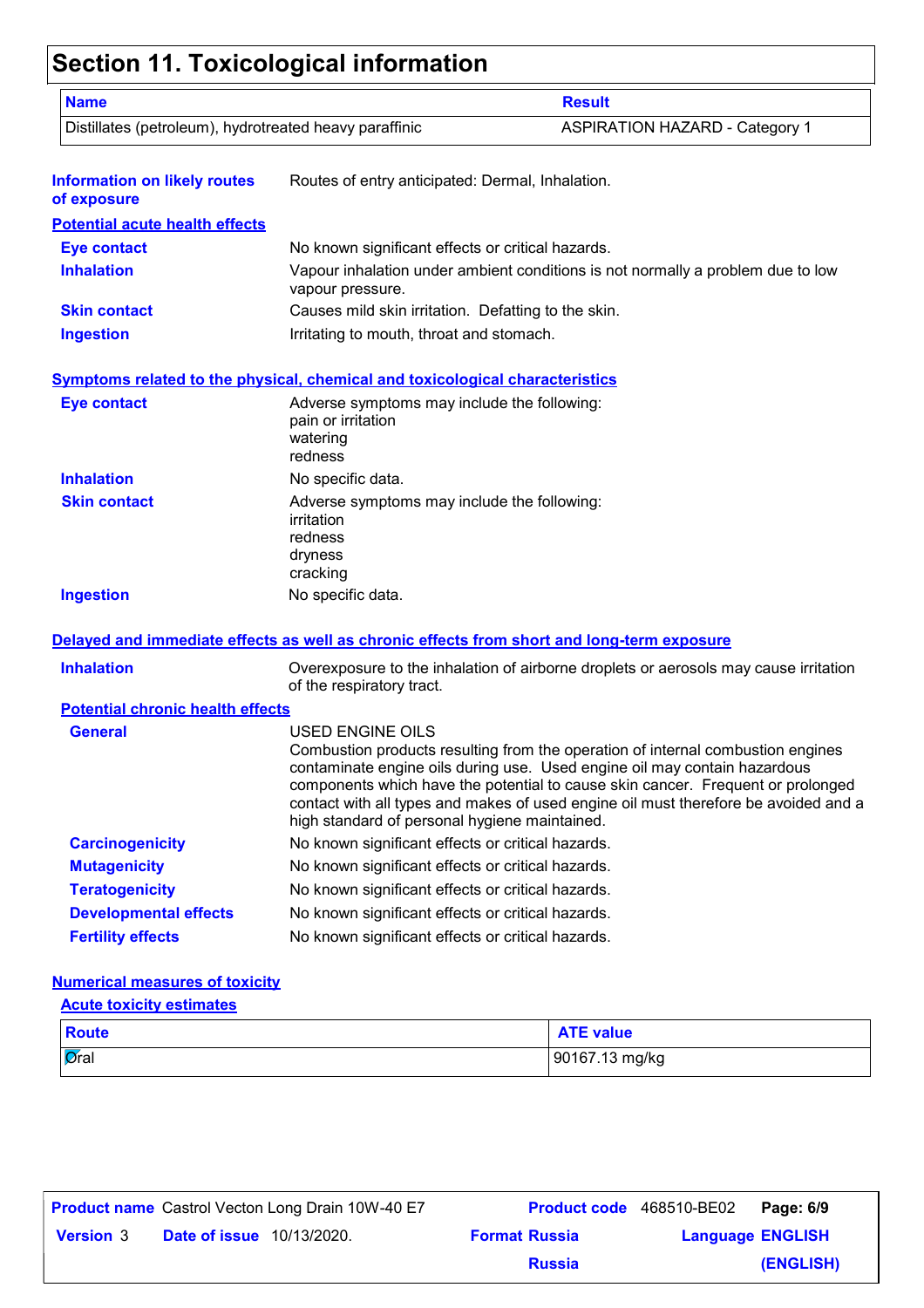### **Section 12. Ecological information**

**Environmental effects** No known significant effects or critical hazards.

#### **Persistence and degradability**

Partially biodegradable.

#### **Bioaccumulative potential**

This product is not expected to bioaccumulate through food chains in the environment.

| <b>Mobility in soil</b>             |                                                                                                                           |
|-------------------------------------|---------------------------------------------------------------------------------------------------------------------------|
| <b>Mobility</b>                     | Spillages may penetrate the soil causing ground water contamination.                                                      |
| <b>Other ecological information</b> | Spills may form a film on water surfaces causing physical damage to organisms.<br>Oxygen transfer could also be impaired. |

### **Section 13. Disposal considerations**

The generation of waste should be avoided or minimised wherever possible. Significant quantities of waste product residues should not be disposed of via the foul sewer but processed in a suitable effluent treatment plant. Dispose of surplus and non-recyclable products via a licensed waste disposal contractor. Disposal of this product, solutions and any by-products should at all times comply with the requirements of environmental protection and waste disposal legislation and any regional local authority requirements. Waste packaging should be recycled. Incineration or landfill should only be considered when recycling is not feasible. This material and its container must be disposed of in a safe way. Care should be taken when handling emptied containers that have not been cleaned or rinsed out. Empty containers or liners may retain some product residues. Avoid dispersal of spilt material and runoff and contact with soil, waterways, drains and sewers. **Disposal methods**

|                                      | <b>IMDG</b>              | <b>IATA</b>              |  |
|--------------------------------------|--------------------------|--------------------------|--|
| <b>UN number</b>                     | Not regulated.           | Not regulated.           |  |
| <b>UN proper</b><br>shipping name    | $\overline{\phantom{0}}$ | $\qquad \qquad$          |  |
| <b>Transport hazard</b><br>class(es) |                          | $\overline{\phantom{a}}$ |  |
| <b>Packing group</b>                 | $\overline{\phantom{a}}$ | $\overline{\phantom{a}}$ |  |
| <b>Environmental</b><br>hazards      | No.                      | No.                      |  |
| <b>Additional</b><br>information     | -                        | ۰                        |  |

**Special precautions for user** Not available.

| <b>Product name</b> Castrol Vecton Long Drain 10W-40 E7 |                      | Product code 468510-BE02 | Page: 7/9 |
|---------------------------------------------------------|----------------------|--------------------------|-----------|
| <b>Date of issue</b> 10/13/2020.<br><b>Version</b> 3    | <b>Format Russia</b> | <b>Language ENGLISH</b>  |           |
|                                                         | <b>Russia</b>        |                          | (ENGLISH) |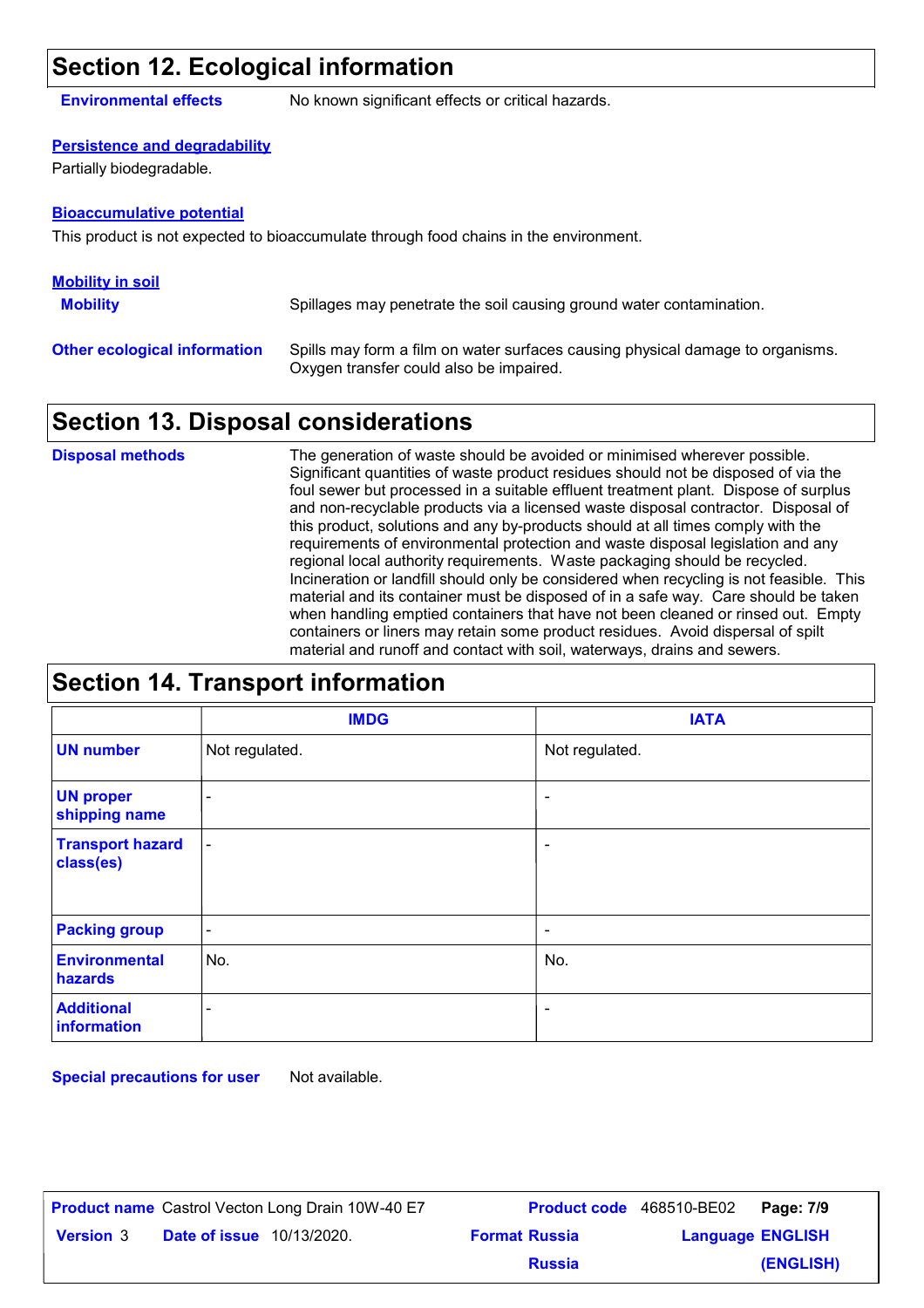### **Section 15. Regulatory information**

#### **Regulation according to other foreign laws**

| <b>REACH Status</b>                                             | The company, as identified in Section 1, sells this product in the EU in compliance<br>with the current requirements of REACH. |
|-----------------------------------------------------------------|--------------------------------------------------------------------------------------------------------------------------------|
| <b>United States inventory</b><br>(TSCA 8b)                     | At least one component is not listed.                                                                                          |
| <b>Australia inventory (AICS)</b>                               | At least one component is not listed.                                                                                          |
| <b>Canada inventory</b>                                         | At least one component is not listed.                                                                                          |
| <b>China inventory (IECSC)</b>                                  | At least one component is not listed.                                                                                          |
| <b>Japan inventory (ENCS)</b>                                   | At least one component is not listed.                                                                                          |
| <b>Korea inventory (KECI)</b>                                   | All components are listed or exempted.                                                                                         |
| <b>Philippines inventory</b><br>(PICCS)                         | At least one component is not listed.                                                                                          |
| <b>Taiwan Chemical</b><br><b>Substances Inventory</b><br>(TCSI) | At least one component is not listed.                                                                                          |

### **Section 16. Other information**

| <b>History</b>                    |                                                                                                                                                                                                                                                                                                                                                                                                                                                                                                                                                                                                                                                                                                                                                                                                                                                                                                                                                                                                                |
|-----------------------------------|----------------------------------------------------------------------------------------------------------------------------------------------------------------------------------------------------------------------------------------------------------------------------------------------------------------------------------------------------------------------------------------------------------------------------------------------------------------------------------------------------------------------------------------------------------------------------------------------------------------------------------------------------------------------------------------------------------------------------------------------------------------------------------------------------------------------------------------------------------------------------------------------------------------------------------------------------------------------------------------------------------------|
| <b>Date of printing</b>           | 10/13/2020                                                                                                                                                                                                                                                                                                                                                                                                                                                                                                                                                                                                                                                                                                                                                                                                                                                                                                                                                                                                     |
| Date of issue/Date of<br>revision | 10/13/2020                                                                                                                                                                                                                                                                                                                                                                                                                                                                                                                                                                                                                                                                                                                                                                                                                                                                                                                                                                                                     |
| Date of previous issue            | 8/24/2020                                                                                                                                                                                                                                                                                                                                                                                                                                                                                                                                                                                                                                                                                                                                                                                                                                                                                                                                                                                                      |
| <b>Version</b>                    | 3                                                                                                                                                                                                                                                                                                                                                                                                                                                                                                                                                                                                                                                                                                                                                                                                                                                                                                                                                                                                              |
| <b>Prepared by</b>                | <b>Product Stewardship</b>                                                                                                                                                                                                                                                                                                                                                                                                                                                                                                                                                                                                                                                                                                                                                                                                                                                                                                                                                                                     |
| <b>Key to abbreviations</b>       | ATE = Acute Toxicity Estimate<br>BCF = Bioconcentration Factor<br>GHS = Globally Harmonized System of Classification and Labelling of Chemicals<br>IATA = International Air Transport Association<br>IBC = Intermediate Bulk Container<br><b>IMDG = International Maritime Dangerous Goods</b><br>LogPow = logarithm of the octanol/water partition coefficient<br>MARPOL = International Convention for the Prevention of Pollution From Ships,<br>1973 as modified by the Protocol of 1978. ("Marpol" = marine pollution)<br>REACH = Registration, Evaluation, Authorisation and Restriction of Chemicals<br>Regulation [Regulation (EC) No. 1907/2006]<br>$UN = United Nations$<br>Varies = may contain one or more of the following 64741-88-4, 64741-89-5,<br>64741-95-3, 64741-96-4, 64742-01-4, 64742-44-5, 64742-45-6, 64742-52-5,<br>64742-53-6, 64742-54-7, 64742-55-8, 64742-56-9, 64742-57-0, 64742-58-1,<br>64742-62-7, 64742-63-8, 64742-65-0, 64742-70-7, 72623-85-9, 72623-86-0,<br>72623-87-1 |
| <b>References</b>                 | Not available.                                                                                                                                                                                                                                                                                                                                                                                                                                                                                                                                                                                                                                                                                                                                                                                                                                                                                                                                                                                                 |
|                                   |                                                                                                                                                                                                                                                                                                                                                                                                                                                                                                                                                                                                                                                                                                                                                                                                                                                                                                                                                                                                                |

**Indicates information that has changed from previously issued version.**

#### **Notice to reader**

All reasonably practicable steps have been taken to ensure this data sheet and the health, safety and environmental information contained in it is accurate as of the date specified below. No warranty or representation, express or implied is made as to the accuracy or completeness of the data and information in this data sheet.

The data and advice given apply when the product is sold for the stated application or applications. You should not use the product other than for the stated application or applications without seeking advice from BP Group.

It is the user's obligation to evaluate and use this product safely and to comply with all applicable laws and regulations. The BP Group shall not be responsible for any damage or injury resulting from use, other than the stated product use

|                  |                                  | <b>Product name</b> Castrol Vecton Long Drain 10W-40 E7 |                      | <b>Product code</b> 468510-BE02   Page: 8/9 |           |
|------------------|----------------------------------|---------------------------------------------------------|----------------------|---------------------------------------------|-----------|
| <b>Version 3</b> | <b>Date of issue</b> 10/13/2020. |                                                         | <b>Format Russia</b> | <b>Language ENGLISH</b>                     |           |
|                  |                                  |                                                         | <b>Russia</b>        |                                             | (ENGLISH) |